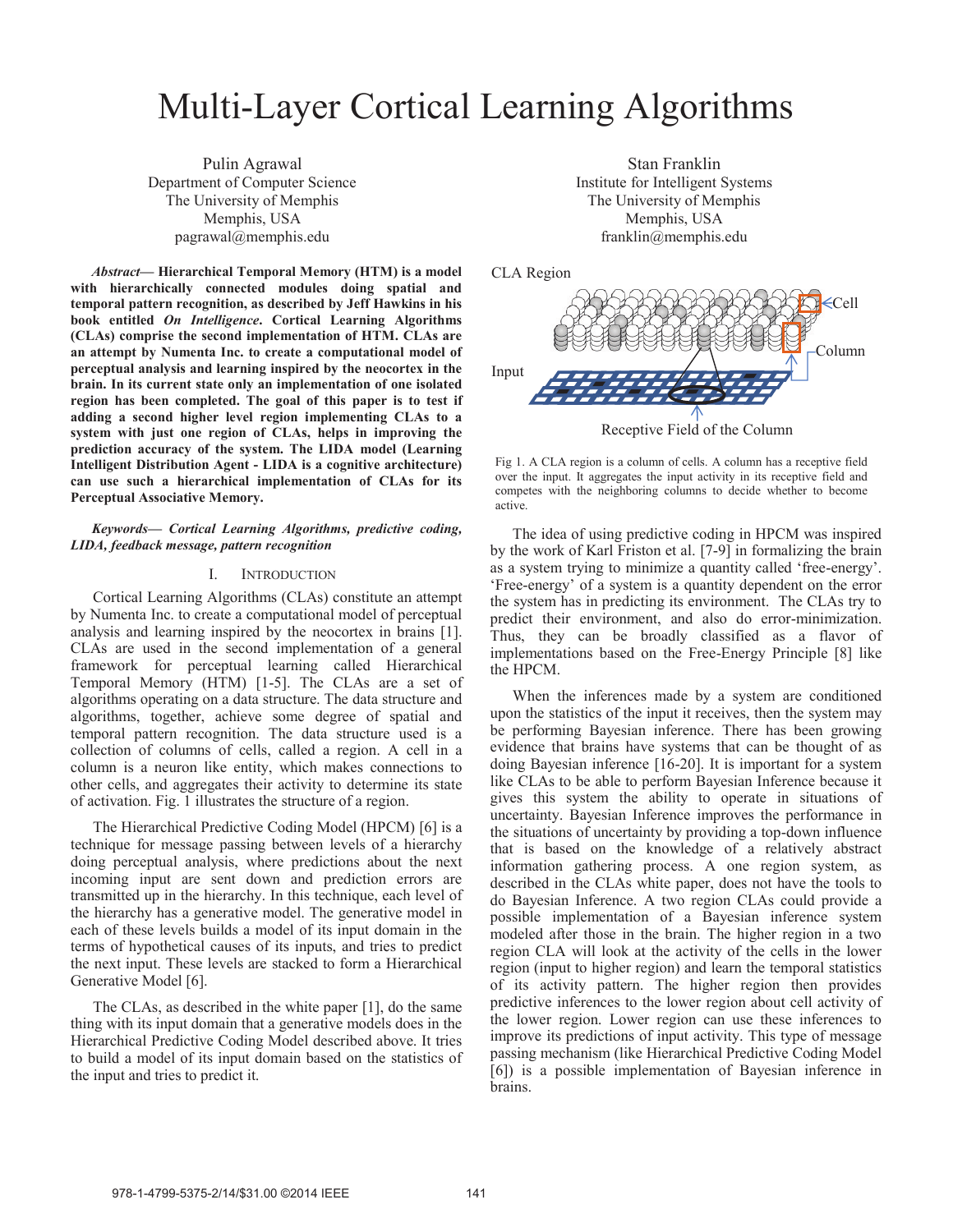The white paper on CLAs proposes an implementation of only one CLA region. In this paper, we explore a two region hierarchy of CLA regions. We hypothesize that a two region hierarchy will improve the prediction accuracy of the system in comparison to only one region as described in the CLA white paper [1]. It was the thrust of our work to first come up with a mechanism of message passing between the proposed two regions of the desired two region system. One major constraint, making this task non-trivial, was to make this message passing mechanism general enough to be scalable to a multi-level hierarchy with multiple regions feeding into one region.

The fundamental data structure described in the CLA white paper is based on the structure of the cortical region. There is a wide consensus among neuroscientists about the hierarchical organization of the brain [10] and cortical regions in it [11-14]. The benefit of a hierarchy—as described in On Intelligence [15]—is that the higher levels of the hierarchy can extract more abstract knowledge about the environment. This is because the lower layers do some spatio-temporal grouping of the input that reduces the workload at the higher levels. The higher levels can then use these patterns from lower layers to do their own spatio-temporal grouping. Thus, more abstract patterns can be learned to make inferences or predictions about the lower levels and eventually the input at the lowest level. Such predictions would be otherwise impossible to achieve at a level of abstraction of knowledge that the lower levels can work on. These ideas are in support of our hypothesis.

## II. TWO REGION CORTICAL LEARNING ALGORITHMS

In this paper, we explore CLA systems with two regions. Such a system is a three level hierarchy, consisting of an input level and two CLA regions, each region being a level in the hierarchy. We build the interconnections between the levels by taking hints from the literature [1, 6] as described above. They include a feedback message-passing method of the predictive coding technique to implement the top-down connections between the levels of this three level hierarchy.

# *A. Model of the System*

The system consists of a three level arrangement. The first level is an input level. The two levels above the input level are structured after the description of a region in the Cortical Learning Algorithms' paper [1].

The input to the system at one time instant is a Boolean vector from the input level, called the input vector, as shown in Figure 2. This input vector is generated by reading the state of sensors of the immediate environment. The state of the entities of the system, viz. columns and cells, constitute the internal representation of the stimuli. The output is a Boolean vector. It is the prediction of the next input stimulus made by the system, given the current input. This output is stored in a buffer called prediction vector. Fig. 2 depicts the stacking of the cortical regions, and a comparison of the system in the CLA paper and the system described in this section.

## *1) The input level.*

The input level has a Boolean vector, called the input vector. The sensors get activated from the environment, and populate the input vector. The input level also contains a Boolean vector of the same dimension as the input vector called the prediction vector, to store the predictions about the input vector. The prediction vector is set by the next higher level. The process, by which this prediction vector is set, is described in the next sub-section, 'The higher levels'. For examples of input that this system can receive, see Figure 4.

# *2) The higher levels.*

The higher levels consist of CLA regions. We have kept



Fig 2. (a) shows the architecture of the system in the CLA paper. The region looks at the input vector to form spatio-temporal patterns. (b) shows the architecture of the system in this paper. Each level looks at the activity of the level below it to form spatio-temporal patterns, and sends a prediction about the lower level activity as feedback message.

most of the workings of the original CLAs region intact, except for some essential modifications so that it can incorporate predictions from a higher level. The level immediately below a higher level acts as a source of input for the higher level. The vector containing the state of all the cells of a lower level acts as the input vector for the higher region. Both the lower region and the higher region work as described in the next paragraph.

A CLA region processes in two phases – a spatial pooling phase and a temporal pooling phase. The spatial pooling phase is for recognizing simultaneous patterns. These are the patterns in the input vector, which occur simultaneously (at one time instant). The spatial pooling phase uses a Boolean vector for building an internal sparse distributed representation of the input. This is done by looking at the input activity, and turning approximately 2% of the bits to an 'on' state in this Boolean vector, based on the spatial pooling algorithm described in the CLA paper [1]. Fig. 3 illustrates a couple of input representations after spatial pooling. The temporal pooling phase then uses such internal representations to recognize patterns of input activity over time, using the temporal pooler algorithm described in the CLA paper [1]. We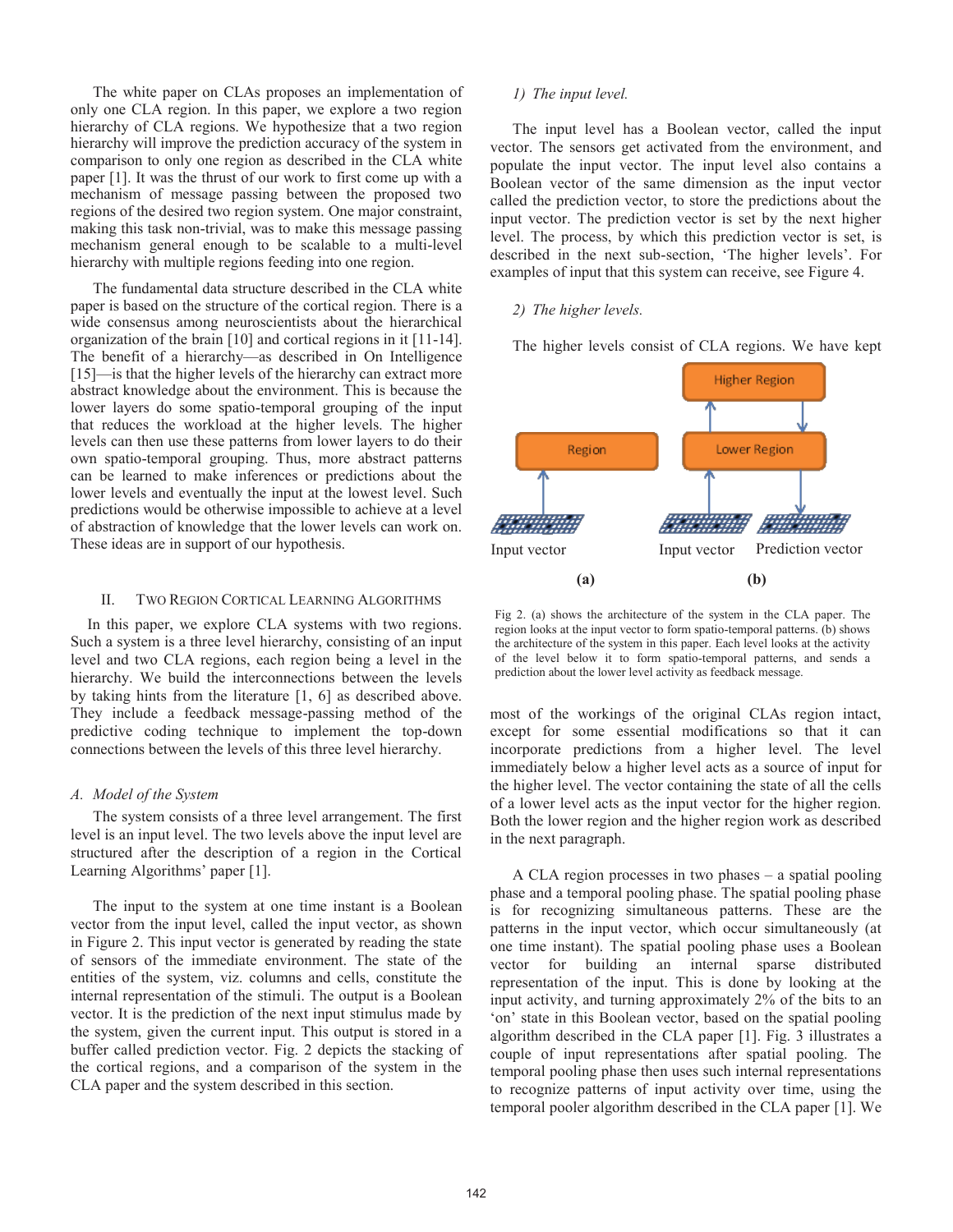added to the original CLA where the knowledge of the temporal pooler is used to generate a prediction about the next input stimulus.

The higher level region generates a prediction about the lower level region activity. This prediction is used to set the state of the cells in the lower level region. The lower level region uses this prediction to improve its knowledge. The lower level region then generates its prediction of its next input stimulus. This prediction is stored in a buffer called the prediction vector of the whole system, as described in the beginning of this section.

The prediction vector, thus generated, and the input vector are used to determine the prediction accuracy of the system. Prediction accuracy measures how well the prediction vector matches the input vector in the next input. It is calculated as the normalized Hamming Distance (cardinality of XOR) of the prediction vector and the input vector at the next time step. This distance is normalized by the number of pixels in the input vector (or the prediction vector) to obtain a percentage, called the ErrorIndex.

## *B. Hypothesis*

We hypothesize that, after training, a system with two regions, called System 2 (S2)—as described in the section above—is more accurate at making predictions about the next input stimulus as compared to a system with just one region, called System 1 (S1). The ErrorIndex will serve as the random variable under consideration to formalize our hypothesis. Therefore, we state the null and the alternate hypotheses for the population means of ErrorIndex over all possible six image sequences of 16x16 1-Boolean pixel images, obtained after training, for S1  $(m_{\rm SI})$  and for S2  $(m_{\rm SI})$ , as follows:

- H0 (null hypothesis):  $m_{\text{S1}} \le m_{\text{S2}}$
- H1 (alternate hypothesis):  $m_{S1} > m_{S2}$

To test this hypothesis we sample the common input space of S1 and S2. Based on the law of large numbers, we will take 100 independent measurements of the random variable ErrorIndex to get 100 data values from each sample. Since our sample size is large enough, the Central Limit Theorem will be applicable. Thus, we will be able to perform an independent samples one-tailed Student's t-test to compare the means of these samples, based on our research hypothesis. We will use  $\alpha$ =0.05 significance level for the t-test.

# *C. Experiment*

The experimental setup that was used to test our hypothesis is described in this section. It involves a comparison of the two systems, S1 and S2. System 1 (S1) has an input level and a CLA region. System 2 (S2) has one input level and two CLA regions, as described in the



Fig 3. These images are examples of input representations (size 32x32) of a pattern after spatial pooling by the first region. Each blue square is an active column and the inactive columns are in gray.

aforementioned sub-section 'Model of the System'. We will be using 16x16 1-Boolean pixel images as input vectors for the experiment. Fig. 4 shows a couple of example images that were fed to the systems, S1 and S2, during the experiment.

Before running the experiments, we determined the number of cycles required for training the system as follows. For that, we trained the system on several 16x16 1-Boolean pixel image sequences. Each sequence had six images in it. We recorded the number of cycles it took for ErrorIndex to settle down within a threshold range when a sequence was presented in a loop. The mean recorded number of cycles was 1406. The standard deviation of the recorded number of cycles was 92. So we decided the training period should be of 1500 cycles (mean plus the standard deviation of recorded number of cycles). We rounded off the upper bound on the mean of the number of cycles to the higher value, to ensure completion of training.

The procedure for doing the experiment will be described now. We generate the control dataset and the test dataset as follows:

**Control Dataset (D1):** We create a sequence of 1500 randomly generated 16x16 1-Boolean pixel images as input to the system for training the systems once. The number of images in a sequence is the same as the number of cycles required for training, to minimize any temporal information that might occur due to repetition. We trained the systems independently a 100 times; therefore we created a set of 100 such sequences to form D1.



Fig 4. These are examples of images that were shown to the systems. Each image is a 16x16 1-Boolean pixel image.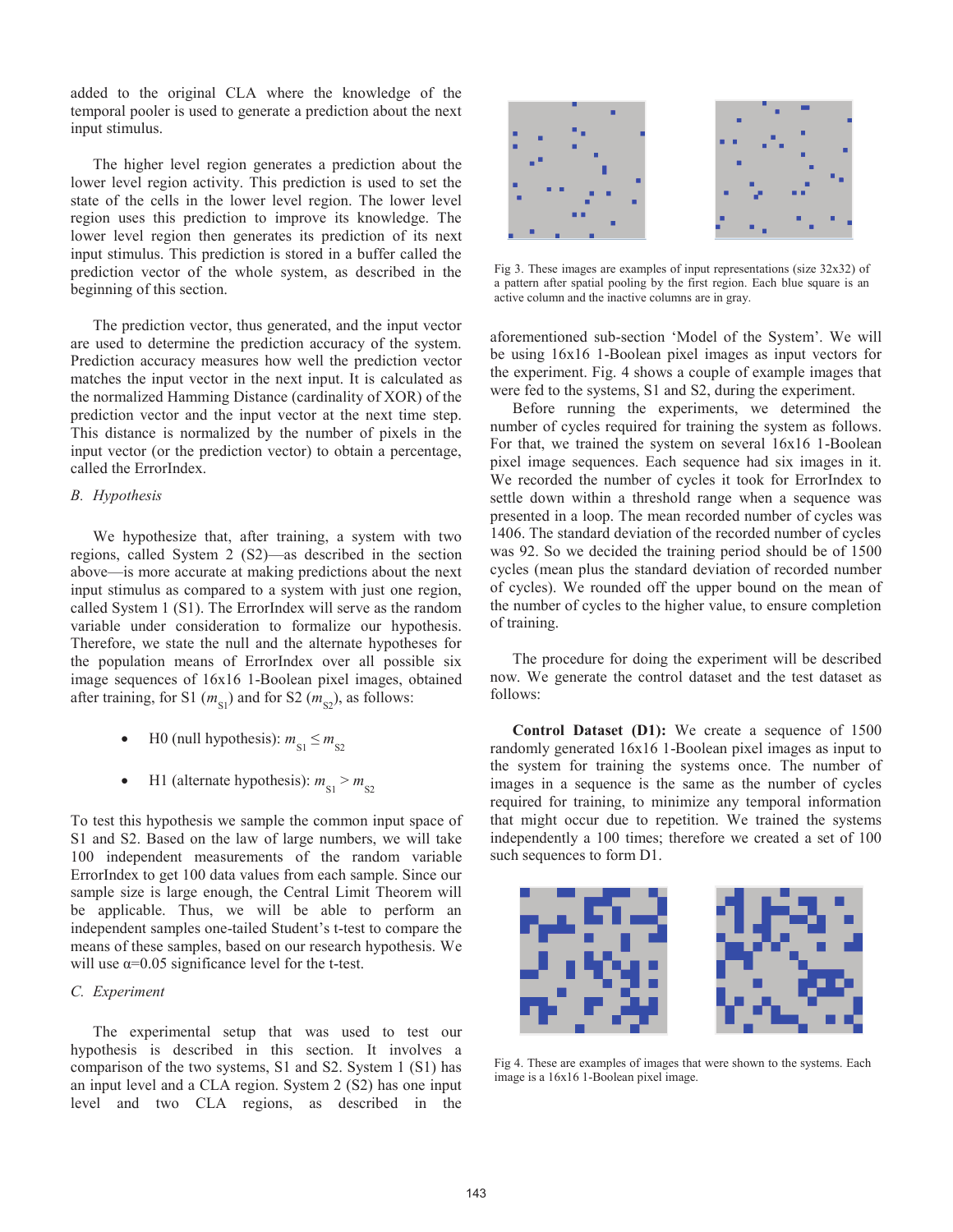**Test Dataset (D2):** We created a sequence of six randomly generated 16x16 1-Boolean pixel images looping through 1500 cycles. We trained the systems independently a 100 times; therefore we created a set of 100 such sequences to form D2. The repetition of a sequence causes an item in this set to deliver the required temporal information for the systems to learn.

To perform the control experiment we choose one sequence from D1. We input this sequence of images, one image at a time, to both the systems, until the desired number of training cycles complete (1500 cycles). We stop the training and we input an image from that sequence. Then we use the prediction vector, thus generated, and the next input in the sequence to take a measurement of the ErrorIndex from both the systems. We record this as one data point of the sample of ErrorIndexes for each of the systems. We iterate over this process a 100 times, choosing a different sequence from D1 and reinitializing both the systems each time. After this process we get 100 independently obtained data points for each sample of ErrorIndex, from S1 and S2, called ES1 and ES2 respectively.

We follow the same procedure to obtain the samples ES1 and ES2 for test dataset D2.

### III. ANALYSIS AND RESULTS

Comparing the means of the two samples of ErrorIndex obtained from S1 and S2 will tell us if there is a significant difference between the two samples. An independent samples one-tailed t-test is a suitable candidate to test the difference in means of the two samples thus obtained. The Shapiro-Wilk Normality test can be used as the applicability test to check if the sample data meet the assumptions of t-test, i.e. the samples are normally distributed. The samples passed the ShapiroWilk Normality test. Then we conducted the t-test to compare the samples ES1 and ES2 from the control dataset D1 and the test dataset D2. Results for both of these tests are mentioned in the following sub sections. The usual meaning of the symbols for a t-test and Shapiro-Wilk Normality test apply i.e. t is the test statistic for t-test, W is the test statistic for normality test, df refers to the degrees of freedom, p means the probability of obtaining the test statistic within the confidence interval, *m* means the population mean, *mˉ* means the sample mean and σ means the sample standard deviation.

## *A. Analysis of samples from D1*

Shapiro-Wilk Normality test gave a p-value of 0.7764 for  $W = 0.9913$  for ES1 and p-value of 0.2068 for  $W = 0.9825$  for ES2. P-value > 0.05 for both ES1 and ES2 allowed us to conduct t-test. An independent-samples t-test was conducted to compare ES1 and ES2 from D1. There was a significant difference in the scores for ES1 ( $\overline{m}_{ES1}$  = 0.4817407,  $\sigma_{ES1}$  = 0.01275459) and ES2 ( $m \overline{I} = 0.46482$ ,  $\sigma_{ES2} = 0.02149648$ ); t(df=  $161.32$ ) =  $6.7606$ , p = 1.194e-10. This shows that ErrorIndex from S1 was greater than from S2. The difference between the means of the two samples was  $\overline{m}_{ES1}$ <sup>-</sup>  $\overline{m}_{ES2}$ <sup>=</sup> 0.017. The two samples tested here are shown in the Fig. 5.

The proposed system S2 showed a reduction in the prediction error by just 0.017. This reduction in error can be attributed some random patterns present in the sequence of 1500 images which the system was able to exploit to improve its predictions.

## *B. Analysis of samples from D2*

Shapiro-Wilk Normality test gave a p-value of  $0.1657$  for W = 0.9812 for ES1 and p-value of 0.1701 for  $W = 0.9814$  for ES2. P-value  $> 0.05$  for both ES1 and ES2 allowed us to conduct t-



Fig 5. The prediction accuracy is not any better for two regions (red) as compared to one region (blue) since the mean lines (solid lines) are not significantly far apart and the standard deviation lines (dotted lines) for the two systems cross each other.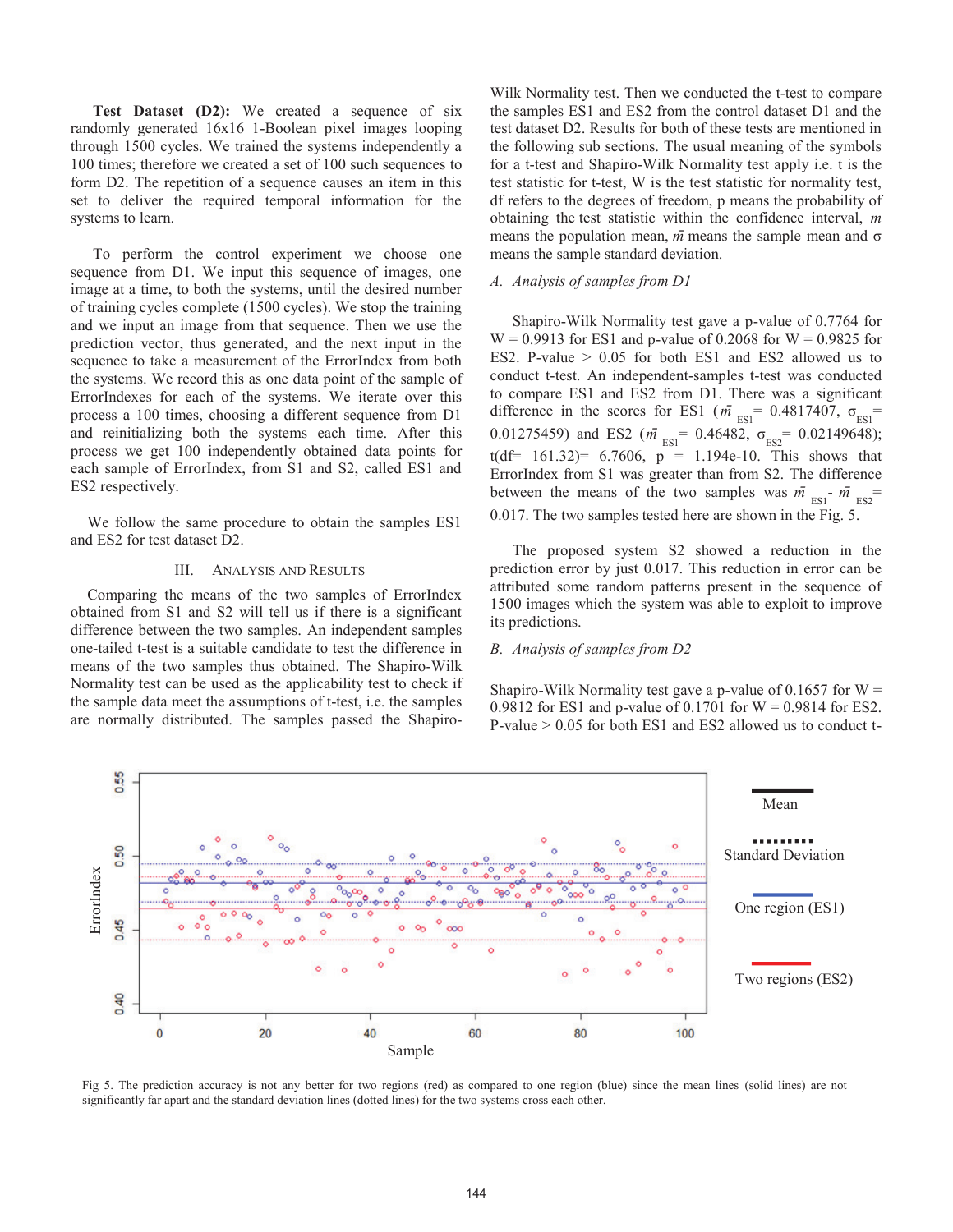

Fig 6. The prediction accuracy is better for two regions (red) as compared to one region (blue) since the mean lines (solid lines) are significantly far apart and the standard deviation lines (dotted lines) for the two systems do not cross. A one-sided t-test confirmed that the mean of the sample ES2 of the two region

| Dataset Sample |                 | Mean<br>(m) | S. Dev.<br>$(\sigma)$ | t             | df    | p-value         |
|----------------|-----------------|-------------|-----------------------|---------------|-------|-----------------|
| D <sub>1</sub> | ES1             |             | 0.48174 0.01275       | 6.7606 161.32 |       | 1.194e-<br>10   |
|                | ES <sub>2</sub> |             | 0.46482 0.02149       |               |       |                 |
| D <sub>2</sub> | ES1             |             | 0.2194 0.02209        | 35.5581       | 180.3 | $< 2.2e-$<br>16 |
|                | ES <sub>2</sub> |             | $0.1225$ 0.01597      |               |       |                 |

TABLE I. RESULTS OF T-TEST

test. An independent-samples t-test was conducted to compare ES1 and ES2 from D2. There was a significant difference in the scores for ES1 ( $m_{\text{ES1}}$  = 0.219485,  $\sigma_{\text{ES1}}$  = 0.02209806) and ES2  $(m \bar{r}_{ES2} = 0.1225183, \sigma_{ES2} = 0.01597893); t(df=180.3)=$ 35.5581, p < 2.2e-16. This shows that ErrorIndex from S1 was significantly greater than from S2. The difference between the means of the two samples was  $\overline{m}_{ES1}$  -  $\overline{m}_{ES2}$  = 0.111778348. The two samples tested here are shown in the Fig. 6.

The proposed system S2 showed a reduction in the prediction error by 0.1117. The reduction for the test dataset was much more than the control dataset. This shows that the characteristics of the test dataset, i.e temporal pattern,was exploited to improve the prediction.

The results of the t-test for both the datasets are shown in Table 1. The data that we obtain provide strong evidence in favor of our alternate hypothesis, and against the null hypothesis. The p-value from the t-test is less 0.05, therefore we cannot reject our research hypothesis that the mean ErrorIndex obtained from System 1 is higher than the mean ErrorIndex obtained from System 2. Since we are measuring the error in prediction, we say that System 1 has higher error in prediction than System 2. Thus, we can say that System 2 predicts better than System 1. The addition of the second layer does improve the prediction accuracy of the system as measured by the ErrorIndex.

#### IV. CONCLUSION

The tests described in this paper suggest that a two region hierarchy of CLAs can be built by adding feedback connections based on the predictive coding scheme. Based on the t-test performed, we concluded that the prediction accuracy of the proposed system with two regions is better than just one region as described in the CLAs paper [1].

Since the addition of a second region in the hierarchy is able to improve the performance, we can expect that by adding more regions in a hierarchy, the hierarchy will be able to extract more abstract patterns. This will enable a more sophisticated Bayesian Inference, hopefully improving the performance of this system in uncertain situations that might arise in the process of making predictions. This has also given us hope of being able to fuse representations from two different lower level regions into one higher level region. Since the two lower level regions can take input from two different sensory systems/modalities, we may be able to generate rich representations of the environment. This might help in improving the perceptual system of the LIDA architecture [21-23]. Such a kind of hierarchical representation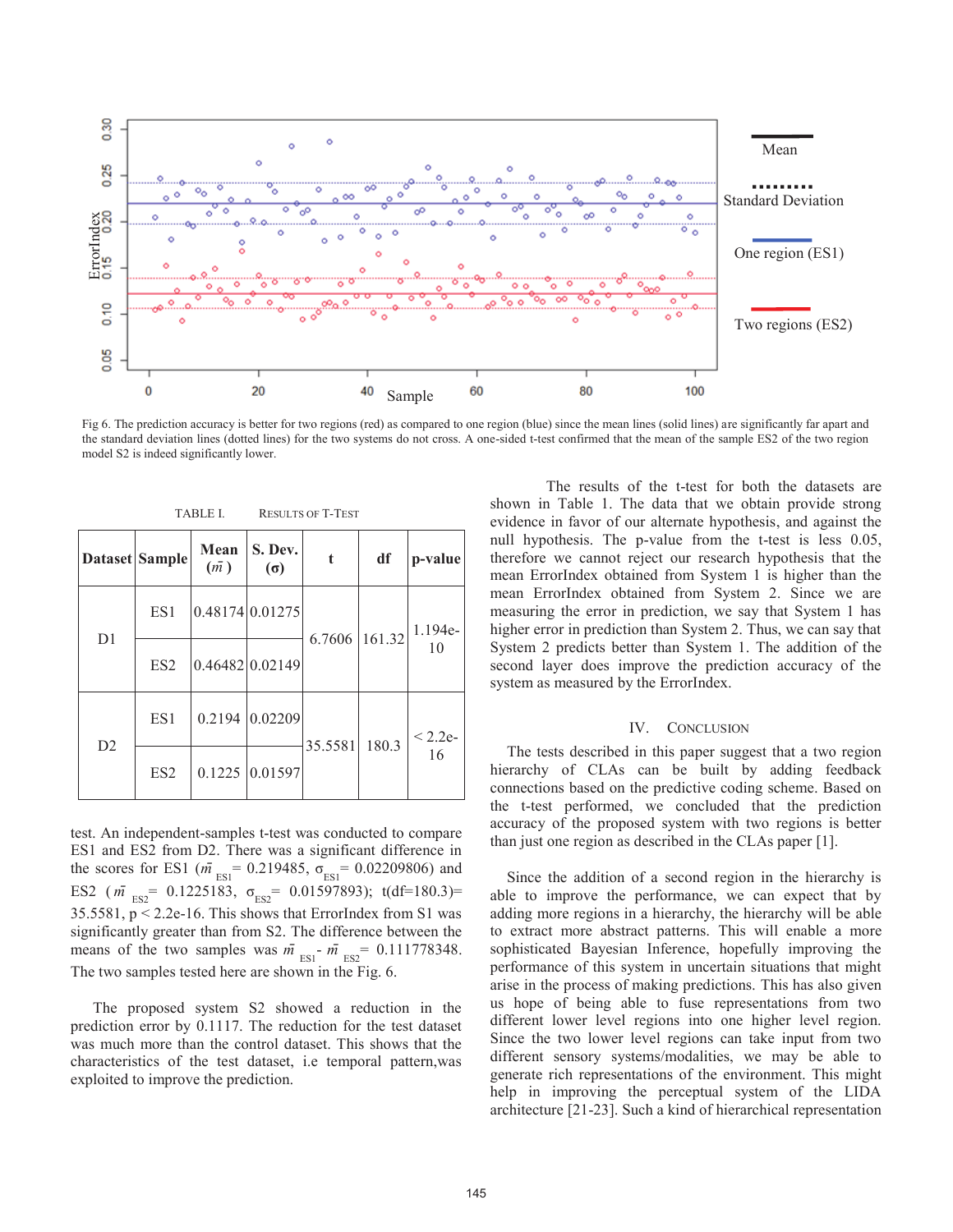may allow us to make Perceptual Associative Memory (PAM) [24, 25] more efficient because the hierarchical temporal patterns might allow more extensive event representations [25] to be learned. This can also help in carving out the design for a sparse coding based vector representation for the LIDA system.

This topic still needs further exploration in many directions. It will be interesting to see the improvements that a higher region can deliver in recognition of spatial patterns. Also, we still need to determine the limit of additional levels that will continue to improve the performance of the system or if there exists any such limit at all. This system is not currently equipped to handle real-world data, but running this system on a real-world dataset will provide useful insights about the performance of this system in real-world applications. In fact, creating a multi-level hierarchy is the first step towards making this system better equipped for real-world data.

## ACKNOWLEDGMENT

We want to acknowledge the huge amount of time and effort put in by the Cognitive Computing Research Group at The University of Memphis in conceptualizing and designing the LIDA Framework. We would especially like to thank Ryan James McCall for building the Cortical Learning Algorithms framework upon the LIDA Framework that enabled all the experiments mentioned in this paper. A lot of useful feedback on statistics from Lih Y. Deng and Stephen Strain helped in improving the quality and content of this paper. Thank you!

#### **REFERENCES**

[1] J. Hawkins, S. Ahmad and D. Dubinsky. Hierarchical temporal memory including HTM cortical learning algorithms, v. 0.2. *Unpublished* 2011. Available: www.numenta.com.

[2] D. George, *How the Brain might Work: A Hierarchical and Temporal Model for Learning and Recognition,* 2008.

[3] D. George and J. Hawkins, "Towards a Mathematical Theory of Cortical Micro-circuits," *PLoS Comput Biol,* vol. 5, pp. e1000532, 10/09, 2009.

[4] J. Hawkins and S. Blakeslee, "A new framework of intelligence," in *On Intelligence*, 1st ed.Anonymous United States: Times Books, 2004, pp. 58.

[5] J. Hawkins, D. George and J. Niemasik, "Sequence memory for prediction, inference and behaviour," *Philos. Trans. R. Soc. Lond. B. Biol. Sci.,*  vol. 364, pp. 1203-1209, May 12, 2009.

[6] R. P. Rao and D. H. Ballard, "Predictive coding in the visual cortex: a functional interpretation of some extraclassical receptive-field effects," *Nat. Neurosci.,* vol. 2, pp. 79-87, Jan, 1999.

[7] K. Friston, N. Trujillo-Barreto and J. Daunizeau, "DEM: a variational treatment of dynamic systems," *Neuroimage,* vol. 41, pp. 849-885, 2008.

[8] K. Friston, "The free-energy principle: a unified brain theory?" *Nat. Rev. Neurosci.,* vol. 11, pp. 127-138, Feb, 2010.

[9] K. J. Friston, J. Daunizeau, J. Kilner and S. J. Kiebel, "Action and behavior: a free-energy formulation," *Biol. Cybern.,* vol. 102, pp. 227-260, Mar, 2010.

[10] C. Zhou, L. Zemanová, G. Zamora, C. C. Hilgetag and J. Kurths, "Hierarchical organization unveiled by functional connectivity in complex brain networks," *Phys. Rev. Lett.,*  vol. 97, pp. 238103, 2006.

[11] D. J. Felleman and D. C. Van Essen, "Distributed" hierarchical processing in the primate cerebral cortex," *Cerebral Cortex,* vol. 1, pp. 1-47, 1991.

[12] J. L. McClelland, B. L. McNaughton and R. C. O'Reilly, "Why there are complementary learning systems in the hippocampus and neocortex: insights from the successes and failures of connectionist models of learning and memory." *Psychol. Rev.,* vol. 102, pp. 419, 1995.

[13] V. B. Mountcastle, *Perceptual Neuroscience: The Cerebral Cortex.* Harvard University Press, 1998.

[14] M. Riesenhuber and T. Poggio, "Hierarchical models of object recognition in cortex," *Nat. Neurosci.,* vol. 2, pp. 1019-1025, 1999.

[15] J. Hawkins and S. Blakeslee, *On Intelligence.* United States: Times Books, 2004.

[16] E. Jaynes, *How does the Brain do Plausible Reasoning?*  Springer, 1988.

[17] G. Hinton, P. Dayan, A. To and R. Neal, "The helmholtz machine through time," in *International Conference on Artificial Neural Networks (ICANN-95),* 1995, pp. 483-490.

[18] P. Dayan, G. E. Hinton, R. M. Neal and R. S. Zemel, "The helmholtz machine," *Neural Comput.,* vol. 7, pp. 889- 904, 1995.

[19] P. Dayan and G. E. Hinton, "Varieties of Helmholtz machine," *Neural Networks,* vol. 9, pp. 1385-1403, 1996.